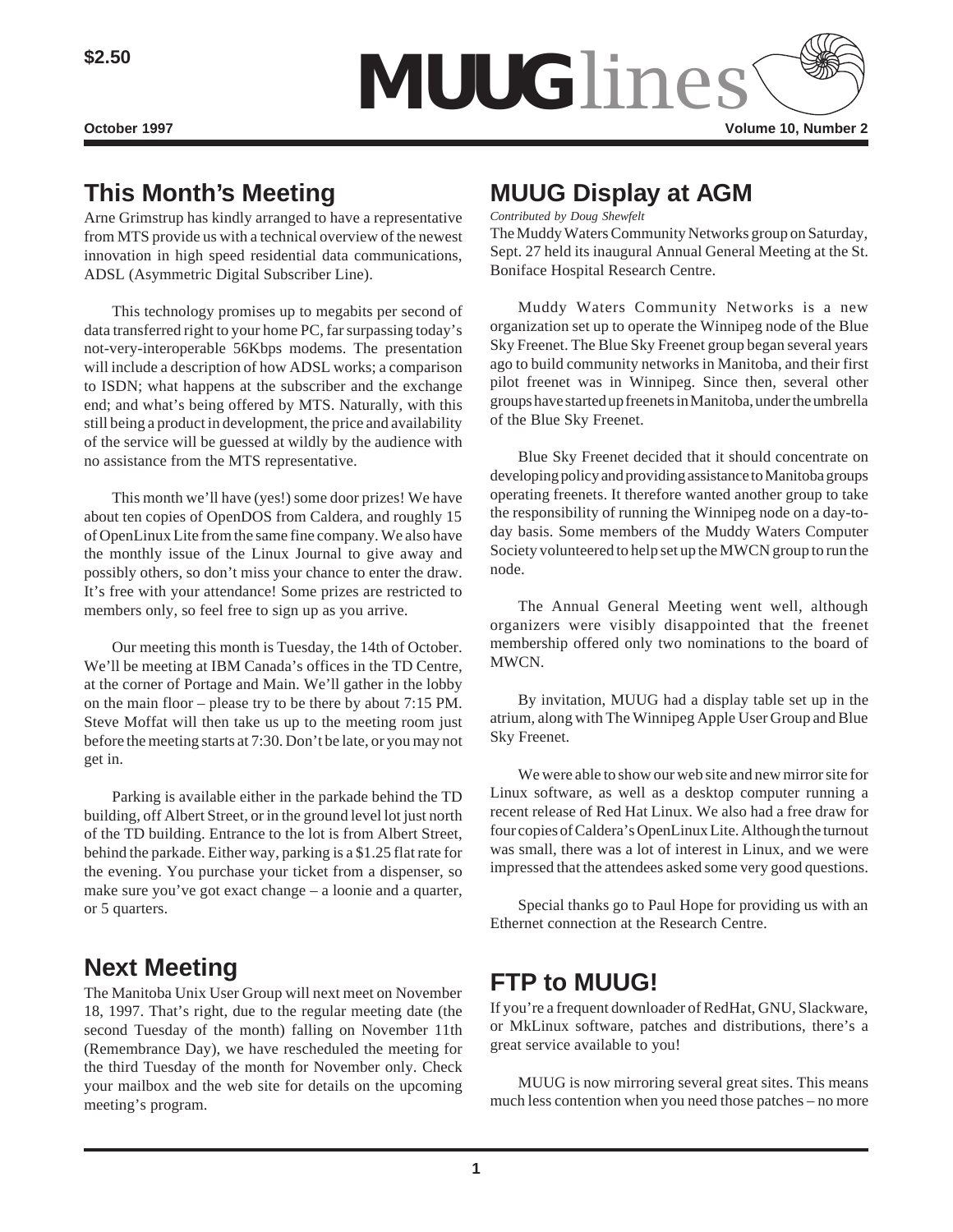#### **Volume10, Number 2 October 1997**

'too many users' messages from the FTP server. And no more slow downloads from those popular locations in congested Internet regions. If you're a MBnet member, you'll see fairly high efficiency transfers!

Details about how the site was set up was provided in last month's newsletter, in an article by Gilbert Detillieux, the site's maintainer. You can find that issue in several formats at our web site, www.muug.mb.ca. This month I want to remind you that Gilbert is still looking for suggestions about what else should be mirrored. If there are some parts of our mirror that are of less value to our members than something you have in mind, let us know! Send a message to the board (board@muug.mb.ca) or our webmaster.

### **Linux Gazette Excerpts A Non-Technical Look Inside the EXT2 File System**

*By Randy Appleton, randy@euclid.nmu.edu*

#### **Introduction**

Everyone wants a fast computer. However, not everyone realizes that one of the most important factors of computer performance is the speed of the file system. Regardless of how fast your CPU is, if the file system is slow then the whole computer will also seem slow. Many people with very fast Pentium Pros but slow disk drives and slower networked file systems rediscover this fact daily.

Luckily, Linux has a very fast file system called the Extended File System Version 2 (EXT2). The EXT2 file system was created by Remy Card (card@masi.ibp.fr). This article will show you how the EXT2 file system is organized on disk and how it gets its speed.

#### **Disk Layout: Goals**

There are several objectives when deciding how to lay data out upon a disk.

First and foremost, the data structure should be recoverable. This means that if there is some error while writing data to the disk (like a silly user pulling the power cord) the entire file system is not lost. Although losing the data currently being written is often acceptable, losing all the data on the disk is not.

Secondly, the data structure must allow for an efficient implementation of all needed operations. The hardest operation to implement is normally the hard link. When using a hard link, there are more than one directory entry (more than one file name) that points to the same file data. Accessing the data by any of the valid file names should produce the same data.

Another hard operation involves deleting an open file. If some application has a file open for access, and a user deletes the file, the application should still be able to access the file's data. The data can be cleared off the disk only when the last application closes the file. This behavior is quite unlike DOS/ Windows, where deleting a file means that applications who have already begun to access the file lose all further access. Applications that use this UNIX behavior concerning deleted files are more common than one might think, and changing it would break many applications.

Thirdly, a disk layout should minimize seek times by clustering data on disk. A drive needs more time to read two pieces of data that are widely separated on the disk than the same sized pieces near each other. A good disk layout can minimize disk seek time (and maximize performance) by clustering related data close together. For example, parts of the same file should be close together on disk, and also near the directory containing the file's name.

Finally, the disk layout should conserve disk space. Conserving disk space was more important in the past, when hard drives were small and expensive. These days, conserving disk space is not so important. However, one should not waste disk space unnecessarily.

#### **Partitions**

Partitions are the first level of disk layout. Each disk must have one or more partitions. The operating system pretends each partition is a separate logical disk, even though they may share the same physical disk. The most common use of partitioning is allow more than one file system to exist on the same physical disk, each in its own partition. Each partition has its own device file in the /dev directory (e.g. / dev/hda1, /dev/hda2, etc.). Every EXT2 file system occupies one partition, and fills the whole partition.

#### **Groups**

The EXT2 file system is divided into groups, which are just sections of a partition. The division into groups is done when the file system is formatted, and cannot change without reformatting. Each group contains related data, and is the unit of clustering in the EXT2 file system. Each group contains a superblock, a group descriptor, a block bitmap, an inode bitmap, an inode table, and finally data blocks, all in that order.

#### **Superblock**

Some information about a file system belongs to the file system as a whole, and not to any particular file or group. This information includes the total number of blocks within the file system, the time it was last checked for errors, and so on. Such information is stored in the superblock.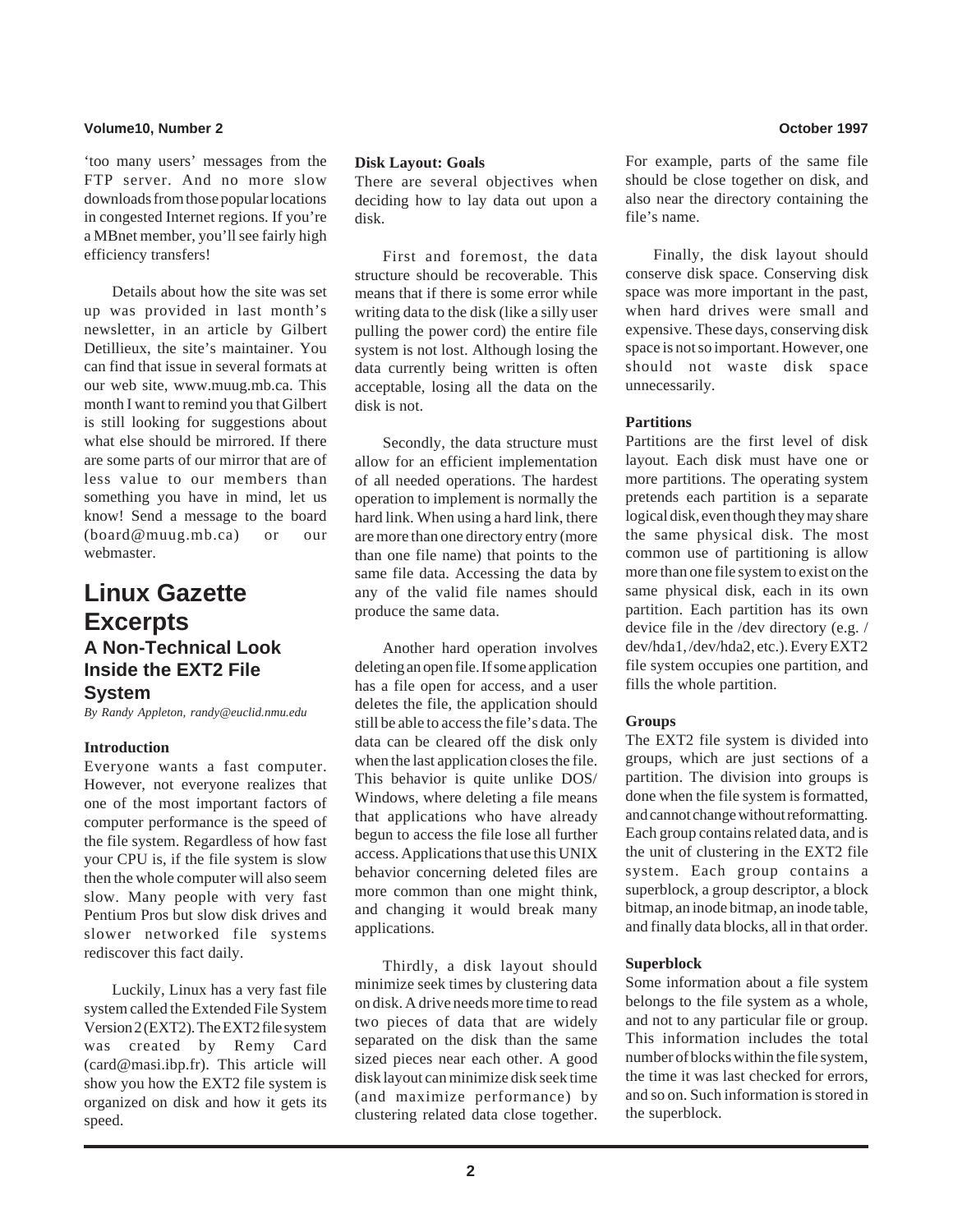The first superblock is the most important one, since that is the one read when the file system is mounted. The information in the superblock is so important that the file system cannot even be mounted without it. If there were to be a disk error while updating the superblock, the entire file system would be ruined. Therefore, a copy of the superblock is kept in each group. If the first superblock becomes corrupted, the redundant copies can be used to fix the error by using the command e2fsck.

#### **Group Descriptors and Bitmaps**

The next block of each group is the group descriptor. The group descriptor stores information on each group. Within each group descriptor is a pointer to the table of inodes (more on inodes in a moment) and allocation bitmaps for inodes and data blocks.

An allocation bitmap is simply a list of bits describing which blocks or inodes are in use. For example, data block number 123 is in use if bit number 123 in the data bitmap is set. Using the data and inode bitmaps, the file system can determine which blocks and inodes are in current use and which are available for future use.

#### **Inodes and Such**

Each file on disk is associated with exactly one inode. The inode stores important information about the file including the create and modify times, the permissions on the file, and the owner of the file. Also stored is the type of file (regular file, directory, device file like /dev/ttyS1, etc) and where the file is stored on disk.

The data in the file is not stored in the inode itself. Instead, the inode points to the location of the data on disk. There are fifteen pointers to data blocks within each inode. However, this does not mean that a file can only be fifteen blocks long. Instead, a file can be millions of blocks long, thanks to the indirect way

that data pointers point to data.

The first thirteen pointers point directly to blocks containing file data. If the file is thirteen or fewer blocks long, then the file's data is pointed to directly by pointers within each inode, and can be accessed quickly. The fourteenth pointer is called the indirect pointer, and points to a block of pointers, each one of which points to data on the disk. The fifteenth pointer is called the doubly indirect pointer, and points at a block containing many pointers to blocks each of which points at data on the disk.

This scheme allows direct access to all the data of small files (files less than fourteen blocks long) and still allows for very large files with only a few extra accesses. As the table below shows, almost all files are actually quite small. Therefore, almost all files can be accessed quickly with this scheme.

|                                                 | File Size Occurrence % Cumulative % |      |
|-------------------------------------------------|-------------------------------------|------|
| 0-768 38.3                                      |                                     | 38.3 |
| 769-1.5K 19.8                                   |                                     | 58.1 |
| 1.5K-3K 14.2                                    |                                     | 72.3 |
| 3K-6K 9.4                                       |                                     | 81.7 |
| 6K-12K 7.1                                      |                                     | 89.8 |
| $12K + 10.1$                                    |                                     | 99.9 |
| Table showing occurrence of various file sizes. |                                     |      |

Inodes are stored in the inode table, which is at a location pointed to by the group descriptor within each group. The location and size of the inode table is set at format time, and cannot be changed without reformatting. This means that the maximum number of files in the file system is also fixed at format time. However, each time you format the file system you can set the maximum number of inodes with the -i option to

#### **Directories**

mke2fs.

No one would like a file system where files were accessed by inode number. Instead, people want to give textual names to files. Directories associate these textual names with the inode numbers used internally by the file

#### **October 1997 Volume 10, Number 2**

system. Most people don't realize that directories are just files where the data is in a special directory format. In fact, on some older UNIXs you could run editors on the directories, just to see what they looked like internally (imagine running vi /tmp).

Each directory is a list of directory entries. Each directory entry associates one file name with one inode number, and consists of the inode number, the length of the file name, and the actual text of the file name.

The root directory is always stored in inode number two, so that the file system code can find it at mount time. Subdirectories are implemented by storing the name of the subdirectory in the name field, and the inode number of the subdirectory in the inode field. Hard links are implemented by storing the same inode number with more than one file name. Accessing the file by either name results in the same inode number, and therefore the same data.

The special directories "." and ".." are implemented by storing the names "." and ".." in the directory, and the inode number of the current and parent directories in the inode field. The only special treatment these two entries receive is that they are automatically created when any new directory is made, and they cannot be deleted.

#### **The File System in Action**

The easiest way to understand the EXT2 file system is to watch it in action.

#### **Accessing a file**

To explain the EXT2 file system in action, we will need two things: a variable that holds directories named DIR, and a path name to look up. Some path names have many components (e.g. /usr/X11/bin/Xrefresh) and others do not (e.g. /vmlinuz).

Assume that some process wants to